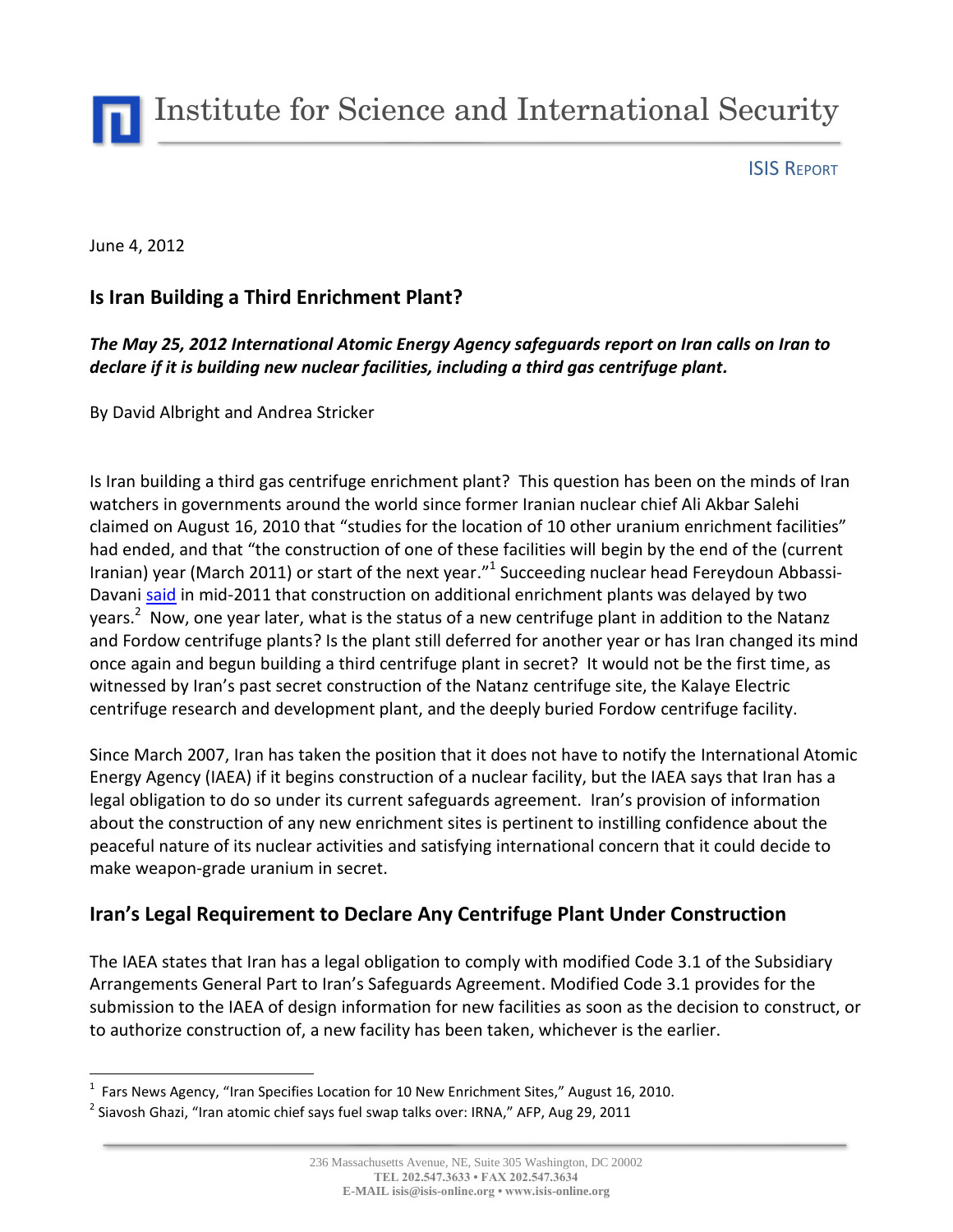The IAEA notes in its May 2012 Iran [safeguards report](http://www.isis-online.org/uploads/isis-reports/documents/IAEA_Iran_Report_25May2012.pdf) that "Iran remains the only State with significant nuclear activities in which the Agency is implementing a comprehensive safeguards agreement but which is not implementing the provisions of the modified Code 3.1." In 2003, Iran accepted modified Code 3.1 but reneged unilaterally in March 2007.<sup>3</sup>

Since then, the IAEA has called on Iran to comply with its legal obligations, which states that Iran cannot unilaterally abandon its safeguards obligations under modified Code 3.1. The May 25, 2012 IAEA [safeguards report](http://www.isis-online.org/uploads/isis-reports/documents/IAEA_Iran_Report_25May2012.pdf) reiterated the IAEA's legal position: "In accordance with Article 39 of Iran's Safeguards Agreement, agreed Subsidiary Arrangements cannot be changed unilaterally; nor is there a mechanism in the Safeguards Agreement for the suspension of provisions agreed to in the Subsidiary Arrangements. Therefore, the modified Code 3.1, as agreed to by Iran in 2003, remains in force. Iran is further bound by operative paragraph 5 of Security Council resolution 1929 (2010) to 'comply fully and without qualification with its IAEA Safeguards Agreement, including through the application of modified Code 3.1'."

# **Need for More Transparency**

In response to Salehi's August 2010 announcement, the IAEA asked Iran in a letter dated August 19, 2010 to provide preliminary design information for this third centrifuge facility. In a letter a few days later, Iran did not provide the requested information and stated only that it would provide the Agency with the required information "in due time."

Iran has taken the position that it can delay telling the IAEA about the construction of a nuclear facility until six months before the introduction of nuclear material, based on its original, unmodified safeguards agreement. Thus, under Iran's interpretation of its safeguards obligations, Iran can essentially finish construction of a gas centrifuge plant before notifying the IAEA of its existence. Iran is trying to assert that is has a right to build a centrifuge plant in secret.

Iran's decision to defy the IAEA only increases concern that its intentions are to build nuclear weapons. Iran may not in fact declare a plant's existence six months before introducing nuclear material but instead hold it in reserve for use in a future breakout.

ISIS has assessed that international concern over Iran's ability to breakout in secret should increase in 2013 due to the possible construction of a hidden centrifuge enrichment site and simultaneously growing stocks of 3.5 and 19.75 percent low enriched uranium that would allow the speedier production of weapon-grade uranium.<sup>4</sup> It remains for Iran to abide by the simple provision, modified

 $\ddot{\phantom{a}}$ 

 $3$  According to the May 23, 2007 IAEA Iran safeguards report, "On 29 March 2007, Iran informed the Agency that it had "suspended" the implementation of the modified Code 3.1, which had been "accepted in 2003, but not yet ratified by the parliament," and that it would "revert" to the implementation of the 1976 version of Code 3.1, which only requires the submission of design information for new facilities "normally not later than 180 days before the facility is scheduled to receive nuclear material for the first time."

<sup>4</sup> David Albright, Paul Brannan, Andrea Stricker, Christina Walrond, and Houston Wood, *Preventing Iran from Getting Nuclear Weapons: Constraining Its Future Nuclear Options* (Washington, D.C.: Institute for Science and